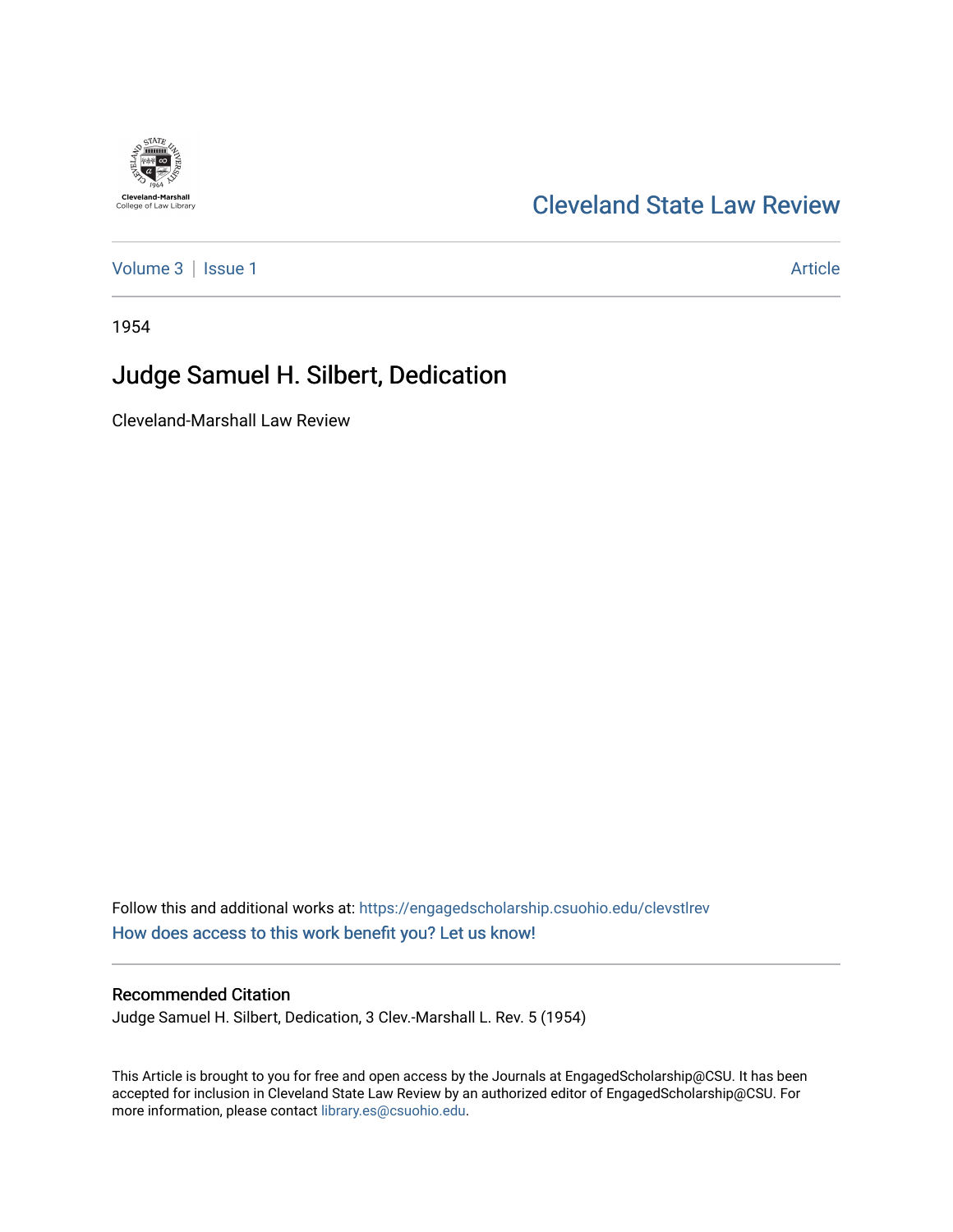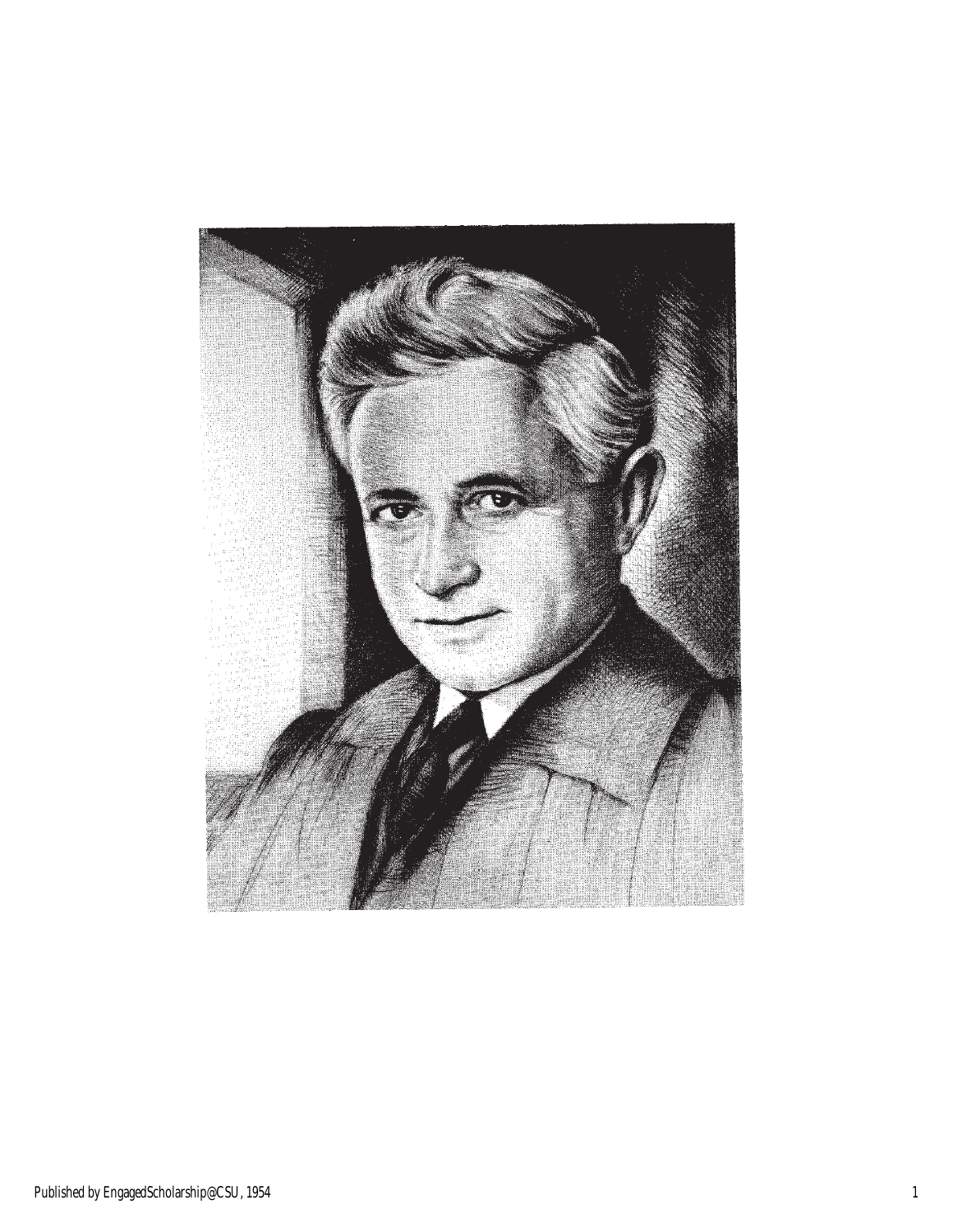## **JUDGE SAMUEL** H. SILBERT

Judge Samuel H. Silbert was born in a small town in Lithuania on April 15, 1883. He was the oldest of four children, and was brought to this country by a widowed mother. Judge Silbert spent his childhood in Newark, New Jersey, and Denver, Colorado, and in 1902 came to Cleveland to take a **job** with a local jeweler. He attended Central Institute, several college preparatory schools, and in 1907 received a Bachelor of Laws degree, cum laude from Baldwin-Wallace College. In 1909 he married the former Anne Weinstein of Steubenville, Ohio.

Judge Samuel H. Silbert has held the esteem of laymen and members of the legal profession alike since he was first appointed Police Prosecutor in 1911 by the Hon. Newton D. Baker. His uninterrupted service to the community includes terms of office as municipal judge and as a judge of the Court of Common Pleas, of which he is now a member.

Judge Silbert taught at Cleveland Law School and its successor Cleveland-Marshall Law School, specializing in the field of Domestic Relations. He has also served as a Trustee of the school.

Many honors have been bestowed upon this outstanding citizen. In 1926 he received his Master of Laws degree from John Marshall Law School, and in 1953 his Doctor of Laws from Cleveland-Marshall Law School. After serving for several years as Chairman of the Eternal Light Program of the Theological Society of New York, he was named its Honorary Chairman.

Always willing to give unselfishly of his time, Judge Silbert has been active in numerous organizations including the Legal Aid Society of which he is a Trustee. He is an active participant in the Zionist Organization, bar associations and many other civic activities. At 71, he is still a student of the law and an avid reader. Judge Silbert's hobbies include the violin and fishing. But his greatest pleasure comes from the help he continues to give to the younger members of the legal profession and to law students.